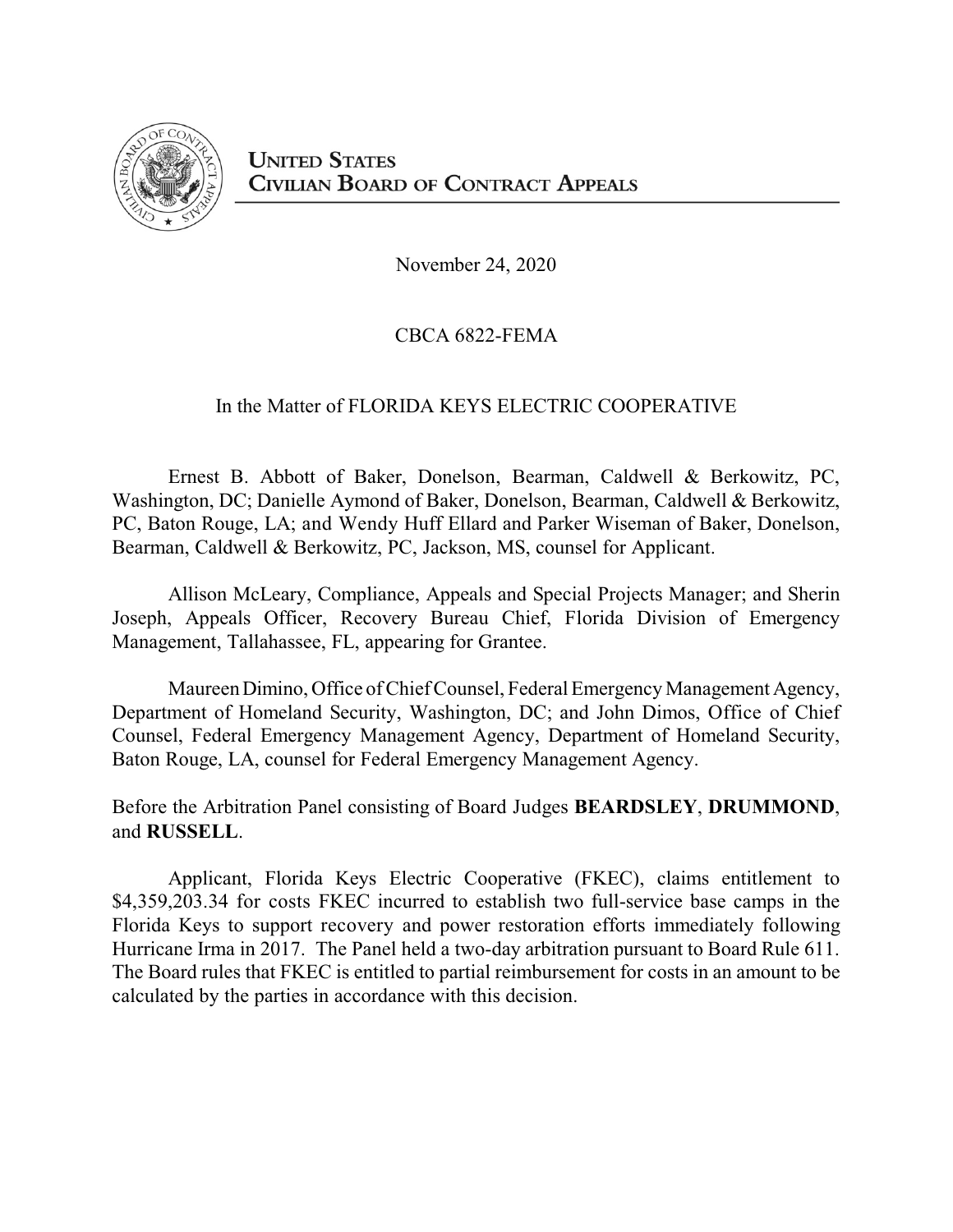#### Background

FKEC is a private, non-profit utility serving 33,000 member-owners in a geographic area ranging from the upper to the middle portion of the Florida Keys. The Florida Keys consist of a string of small islands that extend from the southeastern tip of the Florida peninsula to the Dry Tortugas and lie between the Gulf of Mexico and the Atlantic Ocean. US Highway 1, consisting of forty-two bridges, connects the islands to each other and the mainland. All of the Florida Keys are located in Monroe County. The FKEC service area extends from the Dade/Monroe County line to the southern end of Marathon, Florida.

In early 2015, FKEC orally solicited bids from an unknown number of base camp vendors froma list provided by the Florida Electric Cooperative Association (FECA). FKEC was attempting to find and pre-qualify a base camp vendor that could provide lodging, showering, sanitation and laundry facilities, meals, medical care, generators, refueling, and other services for a large contract workforce brought to the FKEC service area to restore power in the aftermath of a major hurricane. Only two vendors replied in writing to FKEC's solicitation, and FKEC determined that only one of the two could provide the services it would need. FKEC ultimately entered into an agreement with StormServices, LLC (SSLLC) that locked in SSLLC's rates but did not guarantee that FKEC would provide work to SSLLC or that SSLLC would accept a work authorization from FKEC. The agreement stated:

It is understood and agreed this Contract does not guarantee any work to SSLLC. FKEC may, at its sole discretion, authorize work to be performed by SSLLC hereunder, contract any portion of the work with other contractors, or perform the work by other means.

SSLLC may decline to accept any Work Authorization.

. . . .

FKEC agrees to pay SSLLC for the performance of the above referenced work in accordance with the sample pricing schedule attached or as may be mutually agreed upon in writing for a specific work assignment.

This agreement with SSLLC was renewed in 2016 and 2017, with no substantial changes to the language of the agreement (the 2017 agreement).

On September 4, 2017, it seemed likely that Hurricane Irma would directly hit the Florida Keys. On September 6, 2017, Florida's governor issued a mandatory evacuation of the Keys. That same day, FKEC engaged SSLLC under a work authorization order pursuant to the 2017 agreement (the work authorization). Under the terms of the work authorization,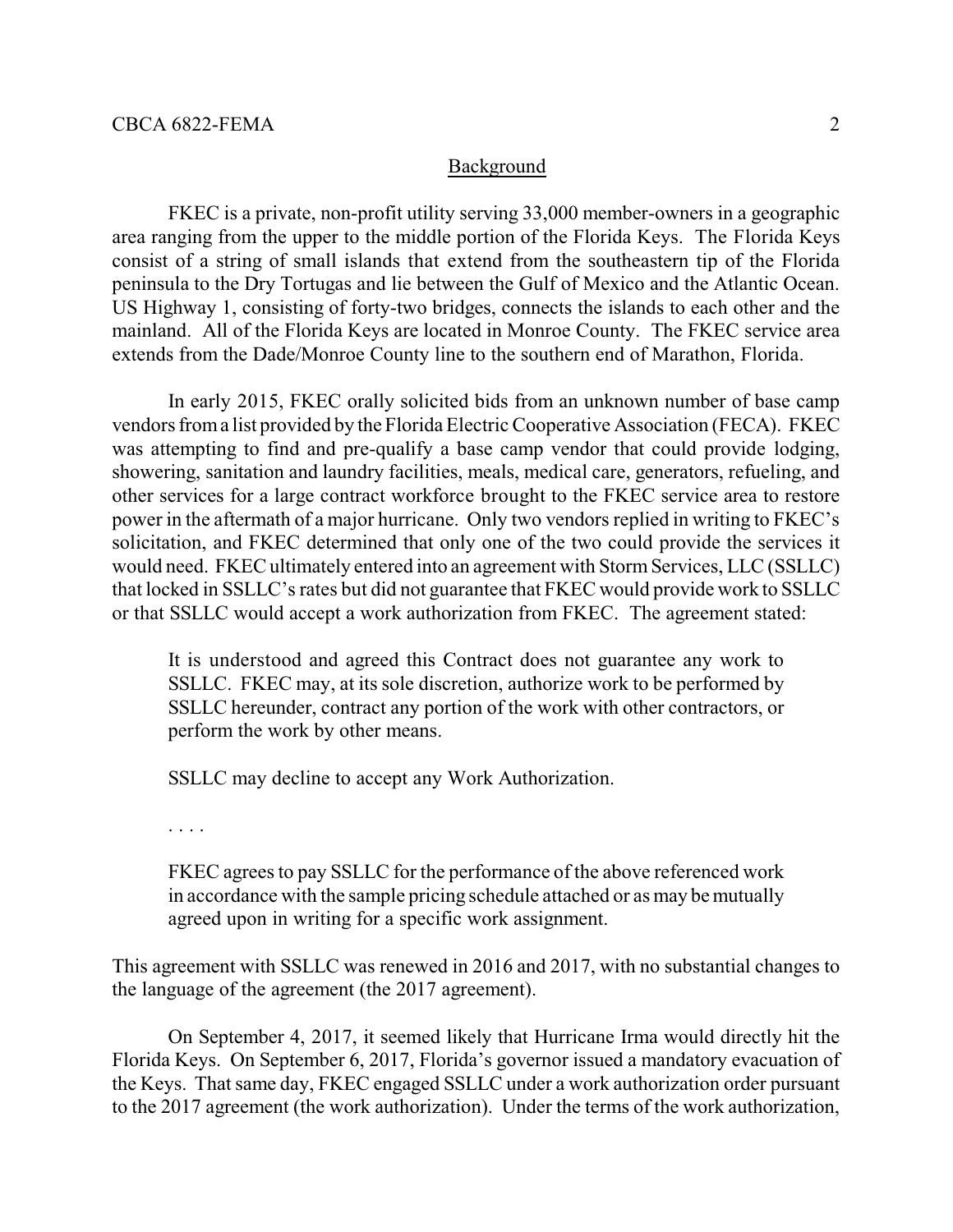SSLLC erected two 150-person, full service base camps for the purpose of sleeping 300 workers, feeding 400 workers, and providing medical care to all workers aiding FKEC in restoring power throughout the service area. The work authorization stated:

All requirements furnished by authorization of this Work Authorization shall be furnished in accordance with the terms and conditions of the contract effective August 1, 2017 between **Storm Services, LLC** and **Florida Keys Elective Cooperative, Inc.**, of which this Work Authorization is a part thereof.

. . . .

Fees will be based on Storm Services, LLC 2017 Price sheet (attachment 4 of the MASTER AGREEMENT).

. . . .

Costs will not exceed \$10,000,000.

. . . .

Start Date: 9/8/2017 Completion Date: On or before 10/8/2017

On September 8, 2017, before Hurricane Irma hit the Florida Keys, SSLLC transported its equipment and workers from York, Alabama, to Daytona, Florida, in order to be able to mobilize faster to the location of the base camps and remained pre-positioned in Daytona during the storm. Hurricane Irma landed in the Florida Keys on September 10, 2017, with wind gusts exceeding 150 miles per hour. On the morning of September 11, 2020, ninety percent of FKEC's members were without power. In order to restore power to the FKEC service area, FKEC secured the services of forty-five distribution crews, five transmission line crews, twenty tree crews, and twelve damages assessment teams, increasing FKEC's restoration workforce by more than 350 professionals. SSLLC established camps in Islamorada (northern end of FKEC's service area) and Marathon (southern end of FKEC's service area) in order to provide a home base for and feed personnel. The base camps provided sleep trailers, shower trailers, toilets, linen, laundry trailers, kitchen facilities, dining facilities, three meals a day, water, ice, light towers, generators, refueling services, and first aid services. The base camp in Islamorada became fully operational on September 12, 2017, and the base camp located in Marathon became fully operational one day later. Both camps were demobilized beginning on the morning of September 23, 2017, after most of the power in the FKEC service area was restored.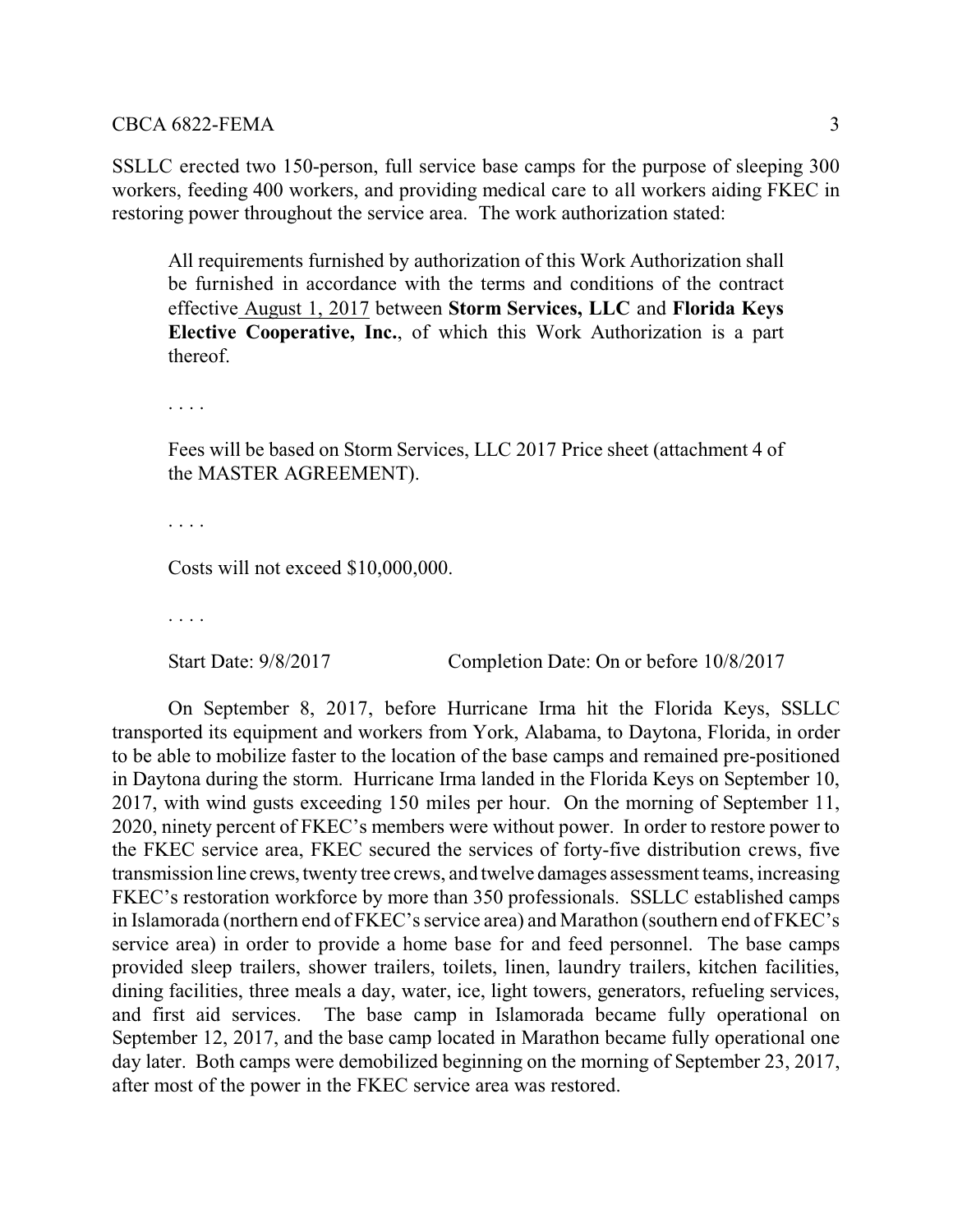FKEC submitted two requests to FEMA for public assistance reimbursement of costs incurred while operating the base camps. In total, FKEC sought to recover \$4,359,203.34 for the two base camps. FKEC paid SSLLC \$3,528,595 for labor, equipment, materials, and food, and \$466,527 for freight and fuel. The FKEC base camps incurred about \$40,000 in expenses associated with fresh/grey/black water, \$79,000 associated with first aid services, and \$364,080 in mobilization and demobilization costs. FKEC's per-day, per-worker cost was \$1273. The travel distance (approximately 900 miles each way), the pre-staging, and the time required for mobilization and demobilization to a remote area, with unique topography, and limited space contributed to these costs. FKEC also established two base camps due to the size of the FKEC service area, and the travel time between the north and south base camps on one main road. FEMA, however, determined that FKEC was ineligible for any public assistance citing FKEC's failure to comply with Federal procurement law and FEMA's procurement policies.

On May 22, 2020, FKEC filed a request for arbitration with the Board. As part of the arbitration, FEMA indicated that it had discretion to reimburse FKEC for reasonable costs for the base camp services using comparable rates from other contractors. In total, FEMA determined that \$866,250 of the total cost was eligible for reimbursement.

#### Discussion

The issue before the Board is the reasonableness of SSLLC's costs for the base camps provided to FKEC after Hurricane Irma struck the Florida Keys. There is no dispute that the applicant and work are eligible for public assistance under the Robert T. Stafford Disaster Relief and Emergency Assistance Act (Stafford Act), 42 U.S.C.A. § 5189a(d) (West 2019). Although FEMA determined that partial funding in the amount of \$866,250 was reasonable, under the Stafford Act, the Board reviews the evidence de novo and is not bound by FEMA's determination. *City of New Orleans*, CBCA 5684-FEMA, 18-1 BCA ¶ 37,005. While we agree that only partial funding of the base camp services is warranted, the amount of the funding remains to be determined as discussed below.

FEMA asserts that FKEC failed to follow its own or FEMA's procurement policies when it executed the 2015, 2016, and 2017 agreements. Although these agreements were called contracts, the agreements were not contracts because they lacked consideration, an essential element of a contract. "To constitute consideration, a performance or a return promise must be bargained for." Restatement (Second) of Contracts § 71(1) (Am. Law Inst. 1981); *Ridge Runner Forestry v. Veneman*, 287 F.3d 1058, 1061 (Fed. Cir. 2002). These agreements established no performance or return promise and were nothing more than a prequalification of SSLLC to aid in the procurement of future requirements. FEMA policy supports a finding that such a prequalification agreement is not a contract.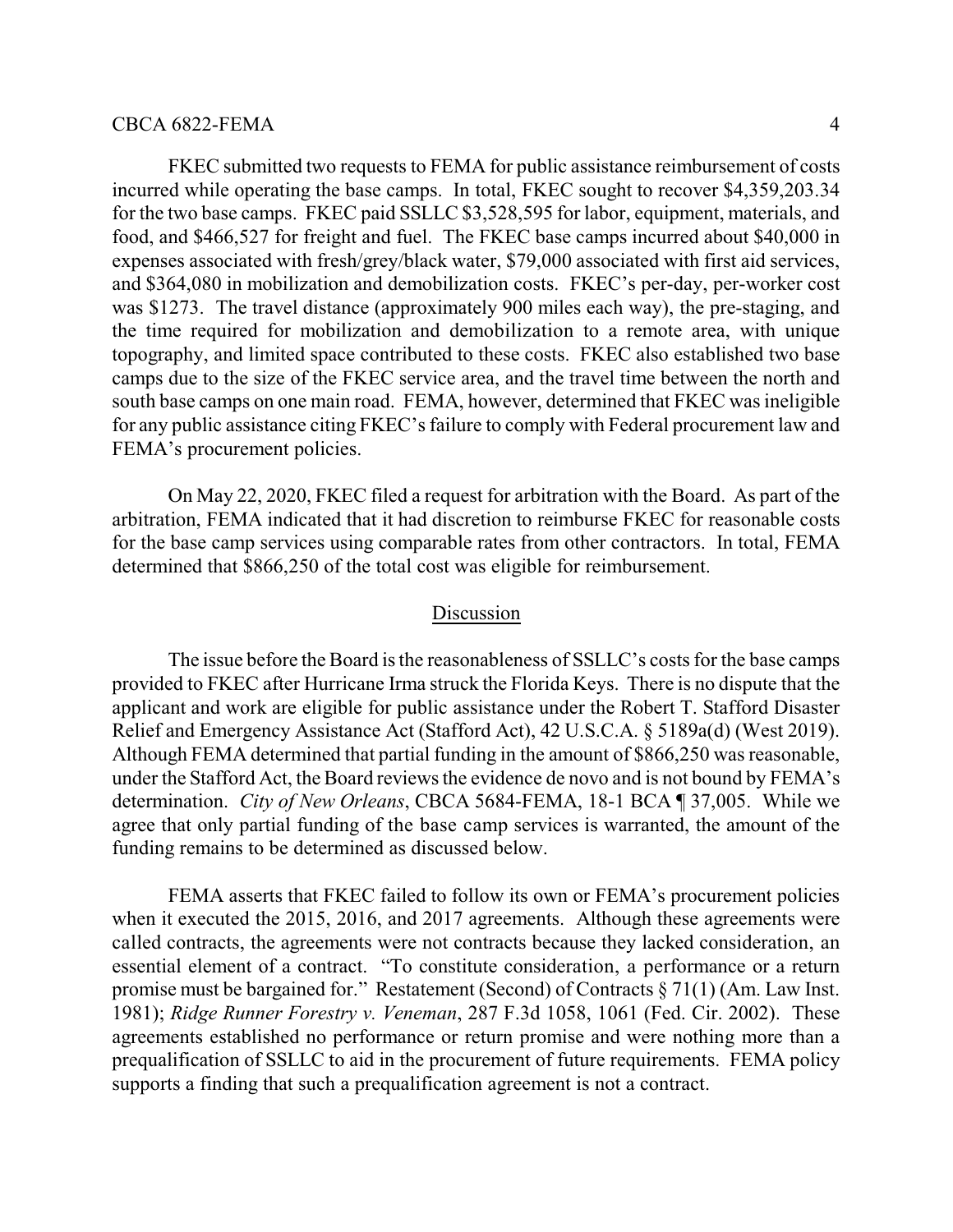Prequalified lists, however, are not contracts. They are tools to aid in the procurement of future requirements by allowing NFEs [Non-Federal Entities] to review the qualifications of prospective contractors prior to contract award of an anticipated future need.

Public Assistance Procurement Disaster Assistance Team(PDAT) Field Manual Supplement at VI-6 (June 21, 2016). FKEC, however, did not engage in a full and open competition in its efforts to prequalify base camp services vendors.

Even if FKEC's prequalification of SSLLC was improper, however, FKEC's use of noncompetitive procedures to award the work to SSLLC in the face of the imminent arrival of Hurricane Irma was acceptable. "Procurement by noncompetitive proposals . . . may be used only when . . . [t]he public exigency or emergency for the requirement will not permit a delay resulting from a competitive solicitation." 2 CFR 200.320(f)(2). There was no time to compete a solicitation for base camp services as Hurricane Irma threatened the Florida Keys.

Federal regulations allow for noncompetitive procurements under certain circumstances, includingwhen a non state applicant determines that immediate actions required to address the public exigency or emergency cannot be delayed by a competitive solicitation. This represents an exception to requirements for full and open competition.

FEMAFact Sheet, *Public Assistance: Procurement Conducted Under Exigent or Emergency Circumstances* (Jan. 19, 2018). FKEC also complied with its own procurement procedures.

In cases of emergency, impacting continuity of service to members and to protect the Cooperative, it may be necessary for the Chief Executive Officer to make purchases of materials, equipment, and services without prior Board approval and without following established purchasing procedures.

FKEC Policy Bulletin 207.3, I(C) (Emergency Purchase Rule). "However, the use of noncompetitive procurements does not relieve non state applicants from complying with other procurement requirements or from ensuring that costs are reasonable." FEMA Fact Sheet, *Public Assistance: Procurement Conducted Under Exigent or Emergency Circumstances*.

FEMA argues that FKEC's procurement process for its 2015, 2016, and 2017 agreements and work authorization were flawed because even in exigent circumstances, FKEC had to do an independent cost estimate and a cost and price analysis before contracting with SSLLC. FKEC counters that it did complete an adequate independent cost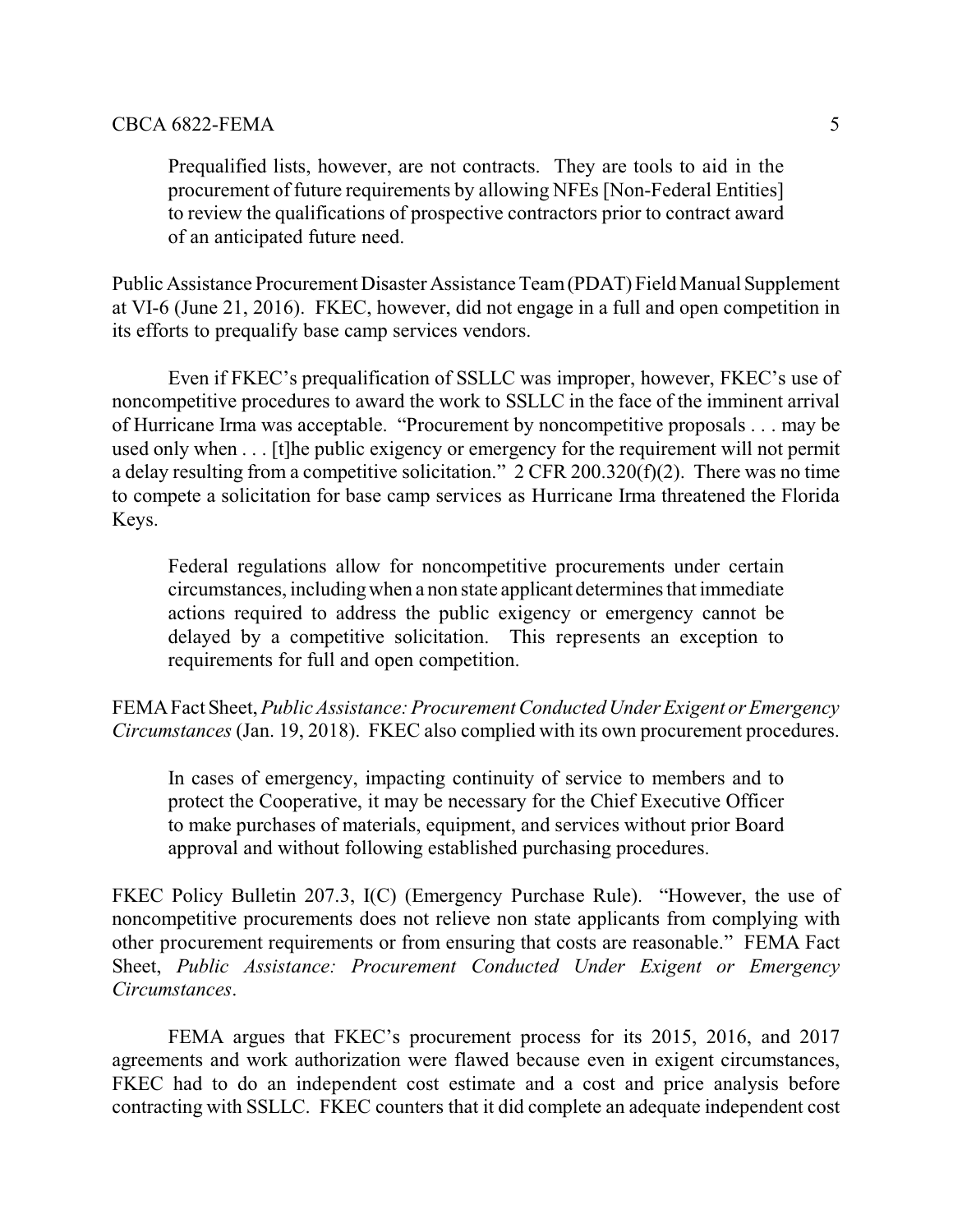estimate and cost and price analysis when it considered the location of the camps, the need for one or two camps, the logistics of staging the base camps, the proposals of two base camp vendors, and the establishment of a cost ceiling. FKEC also, prior to executing the work authorization, attempted to verify the reasonableness of SSLLC's pricing by confirming that SSLLC's pricing was the same as SSLLC's pricing for FEMA-ordered base camps in Houston days earlier. Federal regulations and FEMA's Public Assistance Program and Policy Guide (PAPPG) recognize that "[t]he method and degree of [cost or price] analysis depends on the facts surrounding the particular procurement situation." 2 CFR 200.323(a); PAPPG at 32. Although FKEC may have failed to adequately analyze or compare SSLLC's costs and pricing when it prequalified SSLLC in 2015, 2016, and 2017, FKEC's efforts to confirm the reasonableness of SSLLC's pricing during and after the emergency circumstances of Hurricane Irma satisfy the Panel that FKEC did attempt to analyze SSLLC's costs and pricing. Moreover, the fact that the base camps and base camp services were successfully established and effectively utilized, combined with the remote locale, the simultaneous demand for these services, and the emergency and exigent situation encountered merits award of necessary and reasonable costs, despite any procurement irregularities.

Rather than disallow all costs incurred through noncompliant procurement procedures, FEMA policy allows reimbursement of costs it finds fair and reasonable. A cost is reasonable if, in its nature and amount, it does not exceed that which would be incurred by a prudent person under the circumstances prevailing at the time the decision was made to incur the cost. FEMA will generally analyze cost reasonableness by use of historical documentation for similar work, average costs for similar work in the area, and published unit costs fromnational estimating databases and FEMAcost codes.

FEMA Second Appeal Decision, City of Tallahasee, 1785-DR-FL (May 11, 2015); *see also* FEMA Job Aid, *Public Assistance: Reasonable Cost Evaluation* at 3-6 (Oct. 13, 2018). FKEC's contracting processes that were inconsistent with federal procurementlaw, however, make it difficult to determine if SSLLC's costs were reasonable.

In support of its costs and to prove that its costs were reasonable, FKEC points to a base camp services contract with SSLLC that FEMA procured in September 2017 for the Hurricane Harvey recovery in Texas. After receipt of quotes from five vendors, FEMA procured the base camp services using SSLLC's same standard itemized unit priced rate sheet that FKEC used. The base camp in Beaumont, Texas, was open for approximately fourteen days, and FEMA only purchased sleeping services from SSLLC. However, like FKEC, FEMA did insist on trailers instead of tents due to space limitations and the need for a more secure alternative. FEMA also paid the same charge of \$4.50 per mile for expedited freight, ten percent of the total freight charge, similar mobilization and demobilization fees,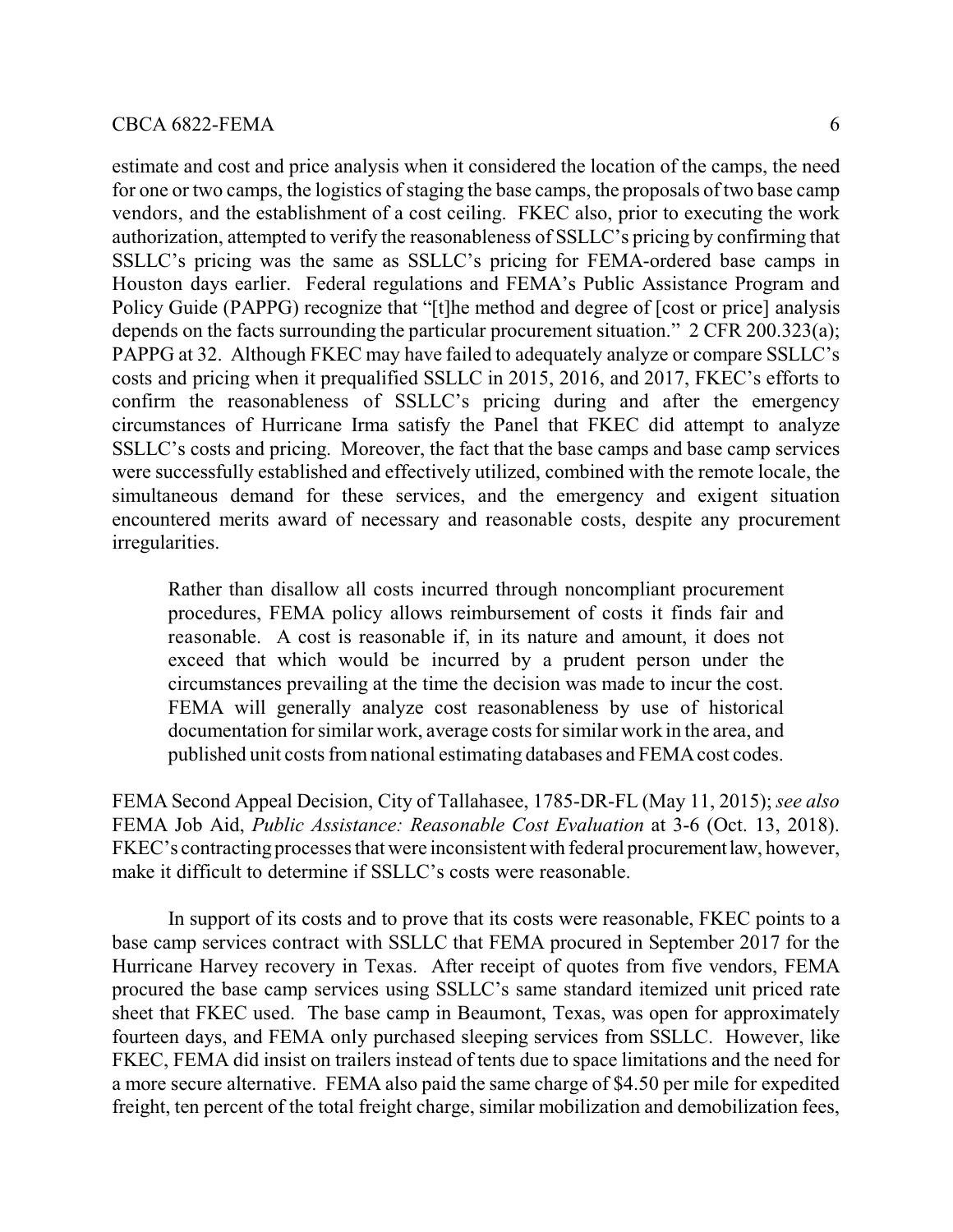and a five percent administration fee. Ultimately, FEMA paid SSLLC higher rates for SSLLC's sleeping services (\$383 per person, per day paid by FEMA compared to \$300 per person, per day paid by FKEC). FEMA also either paid SSLLC for days when the base camps were not in use, or paid SSLLC for four days of demobilization. FEMA argues that the contract with SSLLC for Hurricane Harvey is not comparable to FKEC's contract with SSLLC because the Texas contract involved a "different authority" and involved different factors. We find that the Texas contract between SSLLC and FEMA informs the Panel's determination of the reasonableness of FKEC's costs and makes them more reasonable.

To determine if the base camp costs were reasonable, FEMA advocates comparing the costs of the project with a "properly procured contract for a project with a similar scope of work in the same geographic area under similar circumstances." FEMA Job Aid at 5. "Factors to consider . . . are: events and a scope of work of comparable magnitude; contracts of a similar nature; and any applicable market factors and/or any other unique circumstances that may impact either of the costs respectively." *Id.* If no cost or price analysis was done, FEMA should "identify elements that would otherwise have been a part of a cost or price analysis." *Id.* Accordingly, FKEC compares its costs to the average cost for SSLLC for base camps deployed in the Florida Panhandle and Georgia following Hurricane Michael in 2018, one year later. These camps involved other rural electric cooperatives, involved a similar geographic area, were similar in size, and supported electrical repair work. FEMA questions the comparison because the vendor was SSLLC, and the average cost for FKEC's base camps was \$1273 per worker, per day and the average cost for SSLLC base camps following Hurricane Michael equaled \$710 per worker, per day. FKEC attributes the difference in price to the remote environment, unique topography, limited available space in the Florida Keys, and FKEC's resultant need for two small camps instead of one larger camp, to include nursing stations, fresh water, disposal of black and grey water, and trailers instead of tents for each. After adjusting FKEC's costs for these factors, the FKEC base camp adjusted cost was \$789 per worker, per day. Again, this informs the Panel as to the reasonableness of FKEC's costs, and makes them more reasonable. Another comparison for FKEC's incurred costs is to the cost incurred for base camps by an investor-owned entity, Florida Power and Light (FPL), whose territory borders FKEC's territory. FPL paid higher rates to Emergency Disaster Services (EDS) for Hurricane Irma base camps with the same services that were provided to FKEC. EDS's rates were notably higher due to the need for smaller-sized base camps for shorter durations than FKEC required.

FEMA alleges that the only comparable rate for the FKEC base camps is the perperson, per-day pricing of \$205 provided by the State of Florida's contractor, OK's Cascade. Monroe County also accessed the State of Florida's rates through OK's Cascade and paid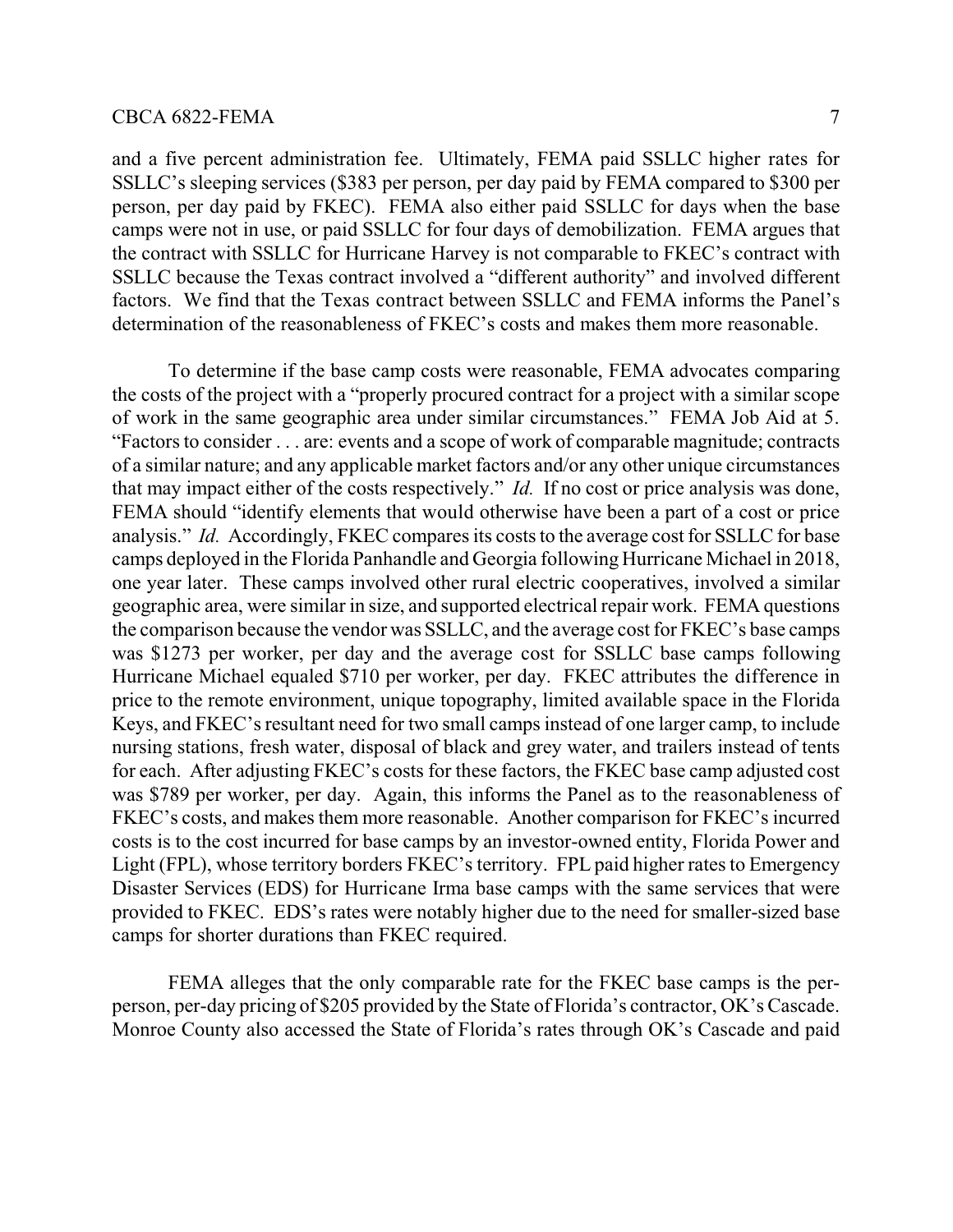\$223.45 to \$256.15 per day, per person for Hurricane Irma base camps.<sup>1</sup> FKEC claims that this pricing is not reasonable as a comparison here because (1) nothing in the record indicates that FKEC could have accessed this state contract pricing; (2) the services provided were not the same services as those provided by SSLLC; (3) in CBCA 6716-FEMA, FEMA challenged the pricing structure of OK's Cascade's contract; (4) this pricing was based on a thirty-day-minimum term, which lowered the per-person, per-day rates accordingly; (5) OK's Cascade's base camp deployment for the State of Florida and Monroe County was nineteen times larger than FKEC's base camps; (6) the per-person, per-day rate for Monroe County ranged depending on size and duration of the camp; (7) OK's Cascade provided 93,000 base camp beds to Monroe County and the State of Florida following Hurricane Irma, compared with the 4800 base camp beds provided by SSLLC; (8) OK's Cascade provided sleep tents and SSLLC provided sleep trailers; (9) OK's Cascade was not on FECA's vendor list from which FKEC identified potential vendors, did not reply to FKEC's request for base camp providers, and was unknown to FKEC at the time of the disaster; and (10) none of the State of Florida or Monroe County's base camps were operational until September 15, 2017, several days after FKEC's base camps opened. While these costs also inform the Panel as to the reasonableness of FKEC's costs, the inaccessibility of this vendor to FKEC, the difference in the size of the base camps, the type of services provided, and the timing of the services render this comparable less relevant to the Panel's determination as to reasonableness.

### **Mobilization and Demobilization Costs**

FEMA recommends that we accept the State of Florida's rates for mobilizing and demobilizing a base camp in the Florida Keys as a result of Hurricane Irma. The State of Florida's set rate for mobilization and demobilization of a 500-person base camp was \$265,000. Proportionally, the cost of mobilizing and demobilizing a 150-person base camp would be \$79,500 ((\$265,000/500) x 150) each. In *Monroe County Florida*, CBCA 6716-FEMA, the Board found that mobilization and demobilization fees in the amount of \$315,000 for SugarLoaf School base camp and \$289,000 for the Marathon base camp were both necessary and reasonable, and did not vary based on the size of the base camp. FEMA

<sup>&</sup>lt;sup>1</sup> After Hurricane Irma hit, Ashbritt, a debris removal contractor, and its subcontractor, OK's Cascade, established two base camps – one at Marathon airport for 250 people (fully operational on September 15, 2017) and the other at Sugarloaf School for 100 people (substantially complete on September 20, 2017) – for Monroe County, Florida, using the rates negotiated with OK's Cascade by the State of Florida plus a nine-percent markup for Ashbritt. In *Monroe County Florida*, CBCA 6716-FEMA (Sept. 11, 2020), FEMA challenged Monroe County's request for reimbursement of the costs incurred for the base camps.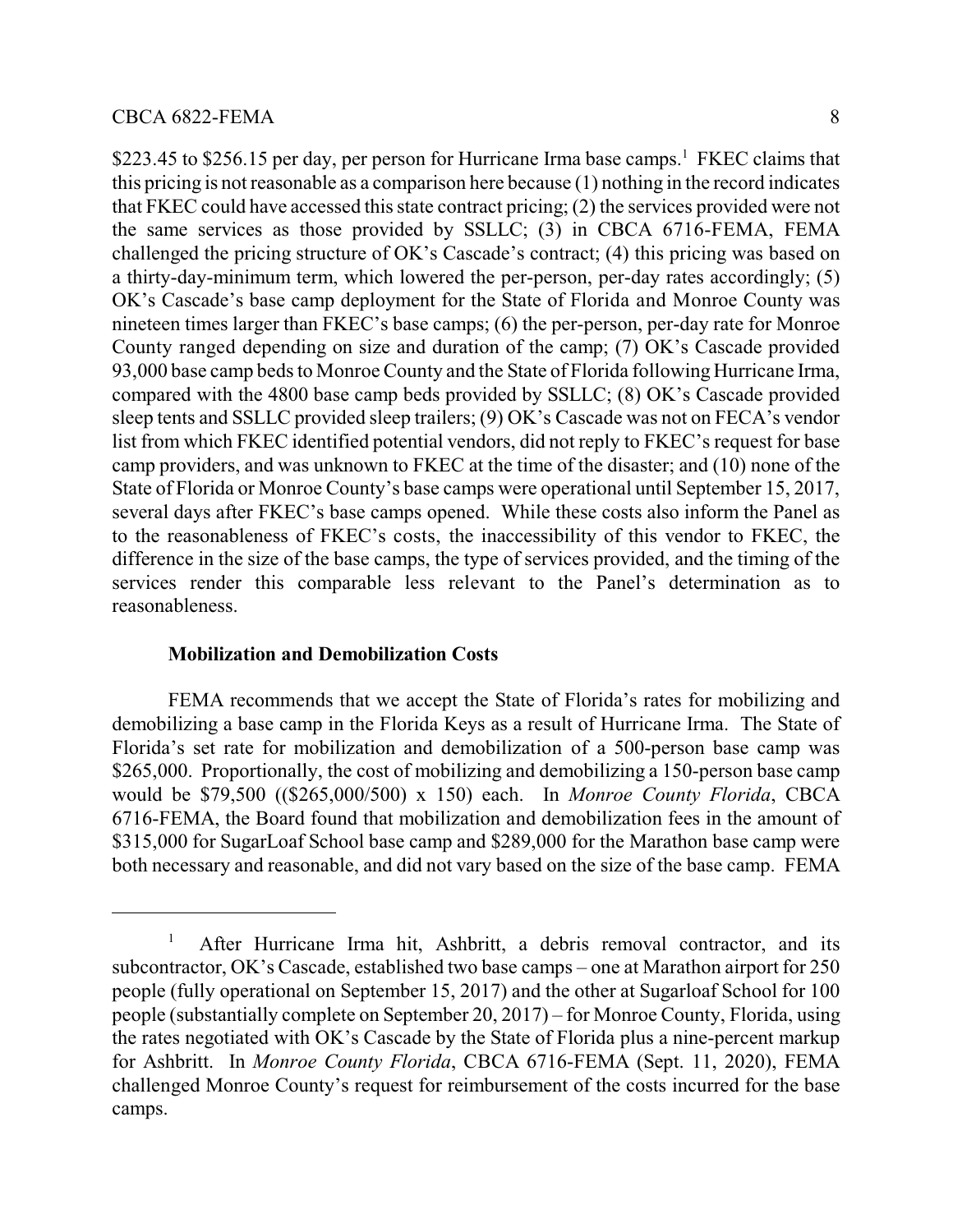challenged these mobilization and demobilization costs because Monroe County's costs for mobilization and demobilization were higher than what the State paid. The Board, however, found these higher amounts reasonable because the County "established its camps first, when the road and bridge conditions along the single highway that connects the Florida Keys were extremely poor." Similarly, we find that FKEC's costs of \$364,080 for mobilization and demobilization of both camps are reasonable because SSLLC traveled over five hundred miles to the Florida Keys before the Hurricane in order to establish the camps as soon after the hurricane as possible – three days before Monroe County's camps were fully operational – under very poor conditions. This cost is significantly less than the costs for mobilization and demobilization paid by Monroe County. However, the cost for expedited freight and the ten percent fuel adjustment seem to be additional mobilization and demobilization charges that are especially high. Even though FEMA paid these same rates for the freight and fuel adjustment for the Texas SSLLC contract, we find that these charges are not reasonable and FKEC should not be reimbursed \$466,527 for the expedited freight costs and fuel adjustment.

### **Cost-Plus-Percentage-of-Cost Contract Elements**

FEMAcharacterizes certain provisions of the SSLLC contract as prohibited cost-pluspercentage-of-cost contract elements. FKEC counters this argument by pointing to the fact that the costs in SSLLC's contract were not subject to SSLLC's unilateral adjustment once the seven-day minimum was met, FKEC limited SSLLC's entitlement to eleven days plus five days for mobilization and demobilization, and the contract had a \$10,000,000 cost ceiling. For the reasons posited by FKEC, we find that the contract was not a prohibited cost-plus-percentage-of-cost contract. However, there are cost-plus-percentage-of-cost elements that must be deducted from the amount reimbursed. This would include the thirtypercent markup for medical supplies, the thirty-percent markup for propane, the thirtypercent markup for nurse hotel rooms, and the five-percent administration fee.

These cost-plus-percentage-of-cost elements obligated FKEC to pay SSLLC an amount, undetermined at the time of contract award, to be incurred in the future based on a percentage of future costs. FEMA prohibits cost-plus-percentage-of-cost contracts because they incentivize the contractor to incur additional, unnecessary expenses to earn a larger profit, thus inflating costs.

Even if a state complies with its own policies and procedures when procuring services or property under a FEMA award, FEMA will not provide full reimbursement of a state's third-party contract costs if FEMA determines the costs do not conform to the cost principles. For example, FEMA will not provide full reimbursement in the case of cost-plus percentage of cost or cost